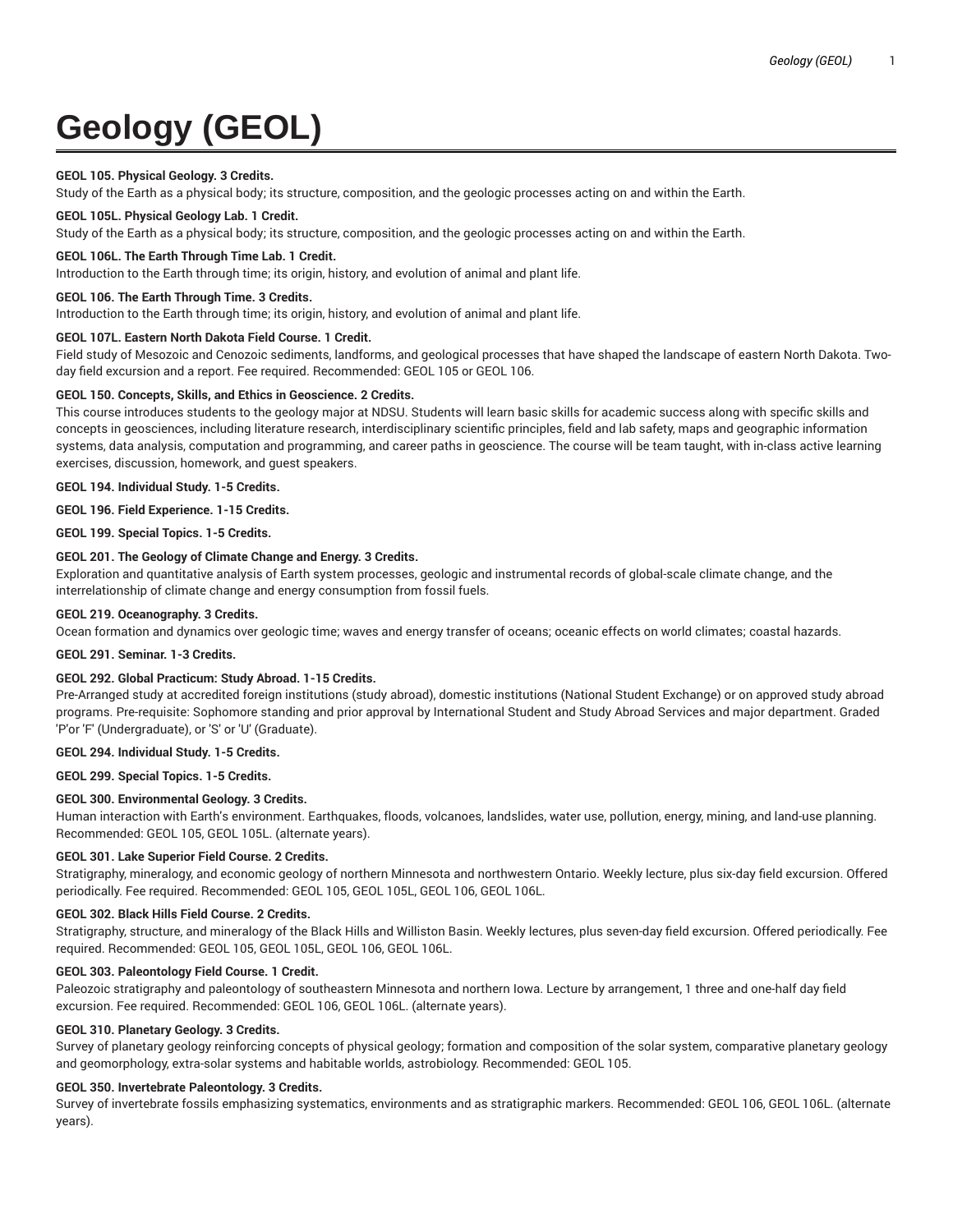# **GEOL 379. Global Seminar. 1-6 Credits.**

NDSU instructed experience or field study in a foreign country. Conducted in English for residence credit. Pre-requisite: Prior approval by International Student and Study Abroad Services and major department. May be repeated. Standard Grading.

# **GEOL 391. Seminar. 1-3 Credits.**

# **GEOL 392. Global Practicum: Study Abroad. 1-15 Credits.**

Pre-Arranged study at accredited foreign institutions (study abroad), domestic institutions (National Student Exchange) or on approved study abroad programs. Pre-requisite: Sophomore standing and prior approval by International Student and Study Abroad Services and major department. Graded 'P'or 'F' (Undergraduate), or 'S' or 'U' (Graduate).

**GEOL 394. Individual Study. 1-5 Credits.**

**GEOL 397. Coop Ed/Internship. 1-4 Credits.**

**GEOL 399. Special Topics. 1-5 Credits.**

# **GEOL 410. Sedimentology/Stratigraphy. 4 Credits.**

Origin and classification of sedimentary rocks and their stratigraphic relationships. 3 lectures, 1 laboratory. Recommended: GEOL 105, GEOL 105L, GEOL 106, GEOL 106L. (alternate years).

# **GEOL 412. Geomorphology. 3 Credits.**

Land forms and the processes by which they are formed and modified. 3 lectures, 1 two-hour laboratory. Recommended: GEOL 105, GEOL 105L. Crosslisted with GEOG. {Also offered for graduate credit - see GEOL 612.}.

# **GEOL 413. Glacial Geology. 3 Credits.**

Glaciers as agents of geologic change; evolution of landforms and landscapes shaped by glaciers; glaciers and glacial landscapes as records of global climate and environmental change; glacial history of North America. Recommended: GEOL 105, GEOL 105L. {Also offered for graduate credit - see GEOL 613.}.

# **GEOL 414. Hydrogeology. 3 Credits.**

Concepts of surface and groundwater hydrogeology in natural systems; the hydrologic cycle; physical properties of aquifers and subsurface flow; open channel flow; aqueous geochemistry. Prereq: GEOL 105, GEOL 105L, MATH 147 or MATH 166, PHYS 212 or PHYS 252, CHEM 122 or CHEM 161. {Also offered for graduate credit - see GEOL 614.}.

#### **GEOL 420. Mineralogy. 3 Credits.**

Crystal forms, crystal chemistry, and formation of non-silicate and silicate minerals. Recommended: CHEM 121 or CHEM 150. (alternate years) {Also offered for graduate credit - see GEOL 620.}.

# **GEOL 421. Mineralogy Laboratory. 1 Credit.**

Identification and classification of minerals using morphology, physical properties, XRF and XRD. Coreq: GEOL 420. (alternate years) {Also offered for graduate credit - see GEOL 621.}.

# **GEOL 422. Petrology. 3 Credits.**

Principles of igneous and metamorphic petrology including geochemistry, phase relations, and rock forming processes. Prereq: GEOL 420. (alternate years) {Also offered for graduate credit - see GEOL 622.}.

# **GEOL 423. Petrography. 1 Credit.**

Identification and classification of rocks in hand specimens and thin sections. Optical mineralogy. Field and laboratory projects required. Prereq: GEOL 422. (alternate years) {Also offered for graduate credit - see GEOL 623.}.

#### **GEOL 428. Geochemistry. 3 Credits.**

Introduction to geochemistry: chemistry of the Earth, groundwater, isotopes, global geochemical cycles, geochemical modeling, and environmental geochemistry. Recommended: CHEM 121 or CHEM 150. Cross-listed with CHEM 428. (alternate years) {Also offered for graduate credit - see GEOL 628.}.

# **GEOL 450. Field Geology. 3 Credits.**

Interpretation of geology in the field; preparation of base maps and plotting geological data. Lectures and one-week fieldwork. Fee required. Prereq: GEOL 410, GEOL 421, GEOL 423, GEOL 457. (alternate years) {Also offered for graduate credit - see GEOL 650.}.

# **GEOL 457. Structural Geology. 4 Credits.**

Dynamics of rock deformation and analyses of Earth structure. Recommended: GEOL 105, GEOL 105L, MATH 105. (alternate years) {Also offered for graduate credit - see GEOL 657.}.

# **GEOL 460. Biogeochemistry. 3 Credits.**

An overview of how life affects Earth's chemistry, examining interactions between the atmosphere, the land surface, and the oceans. Biotic mechanisms will be followed via the global cycles of biologically relevant elements stressing human impacts. Recommended: GEOL 105, GEOL 105L, GEOL 106, GEOL 106L, CHEM 121, CHEM 122, BIOL 150, BIOL 151. {Also offered for graduate credit - see GEOL 660.}.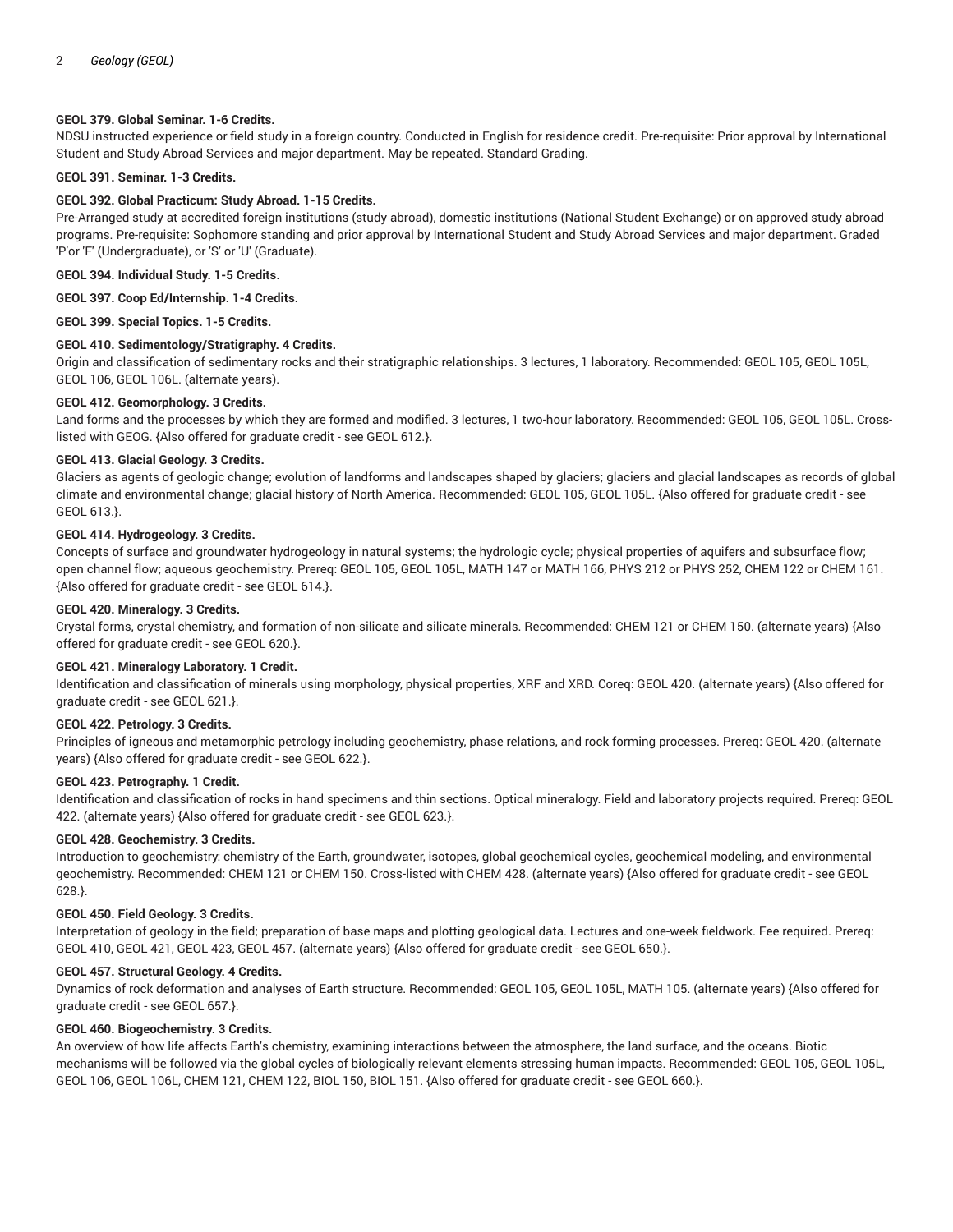# **GEOL 465. Remote Sensing of the Environment. 3 Credits.**

This course will focus on developing practical skills for using various types of accessible remote sensing technologies as applied to environmental sciences. We will learn to work with aerial photographs, aerial lidar data, Terrestrial Laser Scanning (TLS), structure from motion (sfm), and Unmanned Aerial Vehicles (UAVs). We will explore the drawbacks and benefits of each technology and how it can be used to gather information and measure change in the environment. Cross-listed with GEOG 465. {Also offered for graduate credit - See GEOL 665}.

## **GEOL 470. Remote Sensing. 3 Credits.**

Application of principles of Remote Sensing technology to integrate multiple interrelated data, to identify and/or accentuate spectral indices, magnetic force, electromagnetic energy and other remotely collected data to analyze temporal and spatial variation. Cross-listed with GEOG. {Also offered for graduate credit - see GEOL 670.}.

#### **GEOL 480. Geographic Information Systems Pattern Analysis and Modeling. 3 Credits.**

Application of GIS for determination of: factors or variables that influence geospatial patterns, data limitations in spatial and temporal continuum scales, identification of data anomalies, optimal data prediction, and evaluation of prediction uncertainty. Prereq: GEOG 455. Cross-listed with GEOG 480. {Also offered for graduate credit - see GEOL 680.}.

# **GEOL 491. Seminar. 1-5 Credits.**

# **GEOL 492. Global Practicum: Study Abroad. 1-15 Credits.**

Pre-Arranged study at accredited foreign institutions (study abroad), domestic institutions (National Student Exchange) or on approved study abroad programs. Pre-requisite: Sophomore standing and prior approval by International Student and Study Abroad Services and major department. Graded 'P'or 'F' (Undergraduate), or 'S' or 'U' (Graduate).

# **GEOL 493. Undergraduate Research. 1-5 Credits.**

**GEOL 494. Individual Study. 1-5 Credits.**

**GEOL 496. Field Experience. 1-15 Credits.**

**GEOL 499. Special Topics. 1-5 Credits.**

# **GEOL 612. Geomorphology. 3 Credits.**

Land forms and the processes by which they are formed and modified. 3 lectures, 1 two-hour laboratory. Cross-listed with GEOG. {Also offered for undergraduate credit - see GEOL 412.}.

# **GEOL 613. Glacial Geology. 3 Credits.**

Glaciers as agents of geologic change; evolution of landforms and landscapes shaped by glaciers; glaciers and glacial landscapes as records of global climate and environmental change; glacial history of North America. {Also offered for undergraduate credit - see GEOL 413.}.

# **GEOL 614. Hydrogeology. 3 Credits.**

Concepts of surface and groundwater hydrogeology in natural systems; the hydrologic cycle; physical properties of aquifers and subsurface flow; open channel flow; aqueous geochemistry. {Also offered for undergraduate credit - see GEOL 414.}.

# **GEOL 620. Mineralogy. 3 Credits.**

Crystal forms, crystal chemistry, and formation of non-silicate and silicate minerals. (alternate years) {Also offered for undergraduate credit - see GEOL 420.}.

# **GEOL 621. Mineralogy Laboratory. 1 Credit.**

Identification and classification of minerals using morphology, physical properties, XRF and XRD. Coreq: GEOL 620. (alternate years) {Also offered for undergraduate credit - see GEOL 421.}.

#### **GEOL 622. Petrology. 3 Credits.**

Principles of igneous and metamorphic petrology including geochemistry, phase relations, and rock forming processes. Prereq: GEOL 620. (alternate years) {Also offered for undergraduate credit - see GEOL 422.}.

#### **GEOL 623. Petrography. 1 Credit.**

Identification and classification of rocks in hand specimens and thin sections. Optical mineralogy. Field and laboratory projects required. Prereq: GEOL 622. (alternate years) {Also offered for undergraduate credit - see GEOL 423.}.

#### **GEOL 628. Geochemistry. 3 Credits.**

Introduction to geochemistry: chemistry of the Earth, groundwater, isotopes, global geochemical cycles, geochemical modeling, and environmental geochemistry. Cross-listed with CHEM 628. (alternate years) {Also offered for undergraduate credit - see GEOL 428.}.

#### **GEOL 650. Field Geology. 3 Credits.**

Interpretation of geology in the field; preparation of base maps and plotting geological data. Lectures and one-week fieldwork. Fee required. Prereq: GEOL 610, GEOL 621, GEOL 623, GEOL 657. (alternate years) {Also offered for undergraduate credit - see GEOL 450.}.

#### **GEOL 657. Structural Geology. 4 Credits.**

Dynamics of rock deformation and analyses of Earth structure. (alternate years) {Also offered for undergraduate credit - see GEOL 457.}.